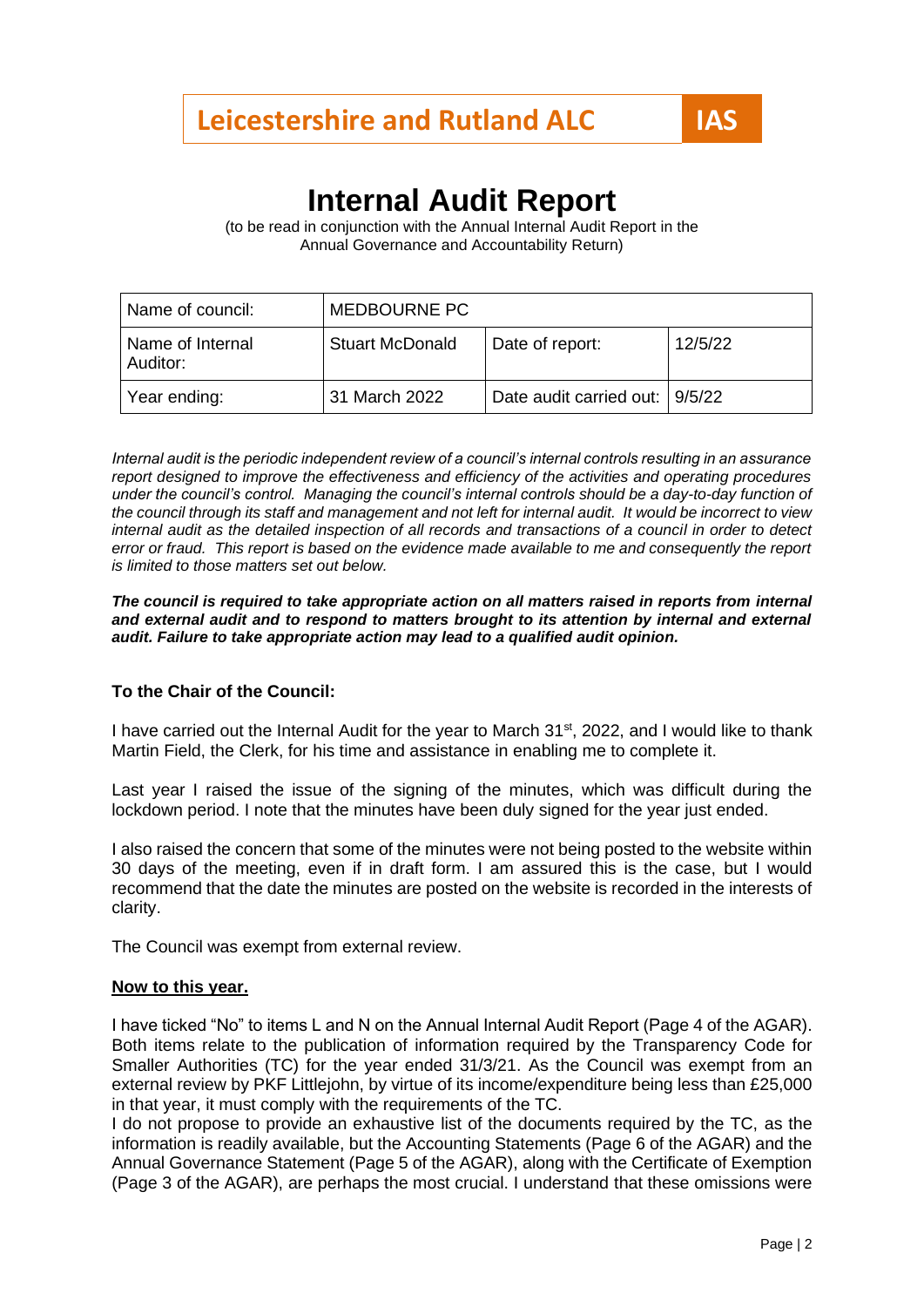in error, and that the full AGAR was intended for publication, but only the Internal Audit report (Page 4 of the AGAR and itself a TC requirement) actually made it onto the website. As I say, there are other requirements of the TC, and I am happy to provide more detail if required.

Secondly, I would recommend that a formal inspection regime is set up so that the Council can formally record and minute inspections of its assets including its open spaces, a process which at present is carried out but not formally recorded. This will help to maintain the asset register, identify any defects present and/or repairs required, and will assist in reviewing the suitability of the annual insurance premium, the approval of which should also be formally minuted.

Finally, I also noted that the Council had a great deal of difficulty trying to put in place a new bank mandate, which, through no apparent fault of their own, took an excessively long period of time. This resulted in its being unable to write cheques for a considerable period of time, relying on the Clerk and others to pay monies out of their own personal accounts, in one case, to keep the street lights on. Whilst clearly not ideal, in this situation, needs must!

I am required to explain why I have ticked "Not covered" on the AIAR. Firstly, Petty Cash – quite simply, the Council does not operate a Petty Cash system. Secondly, re. Trust Funds, the Council does not act as a trustee.

## **CONCLUSION**

I have tested all the Internal Control Objectives I am required to consider, and in all significant respects, the objectives have been met, except where I have explained otherwise, and I have therefore completed the Internal Audit Report section of the Annual Governance and Accountability Return accordingly.

Yours sincerely,

Plypiant.

Stuart McDonald Internal Auditor to the Council sm9999@hotmail.co.uk